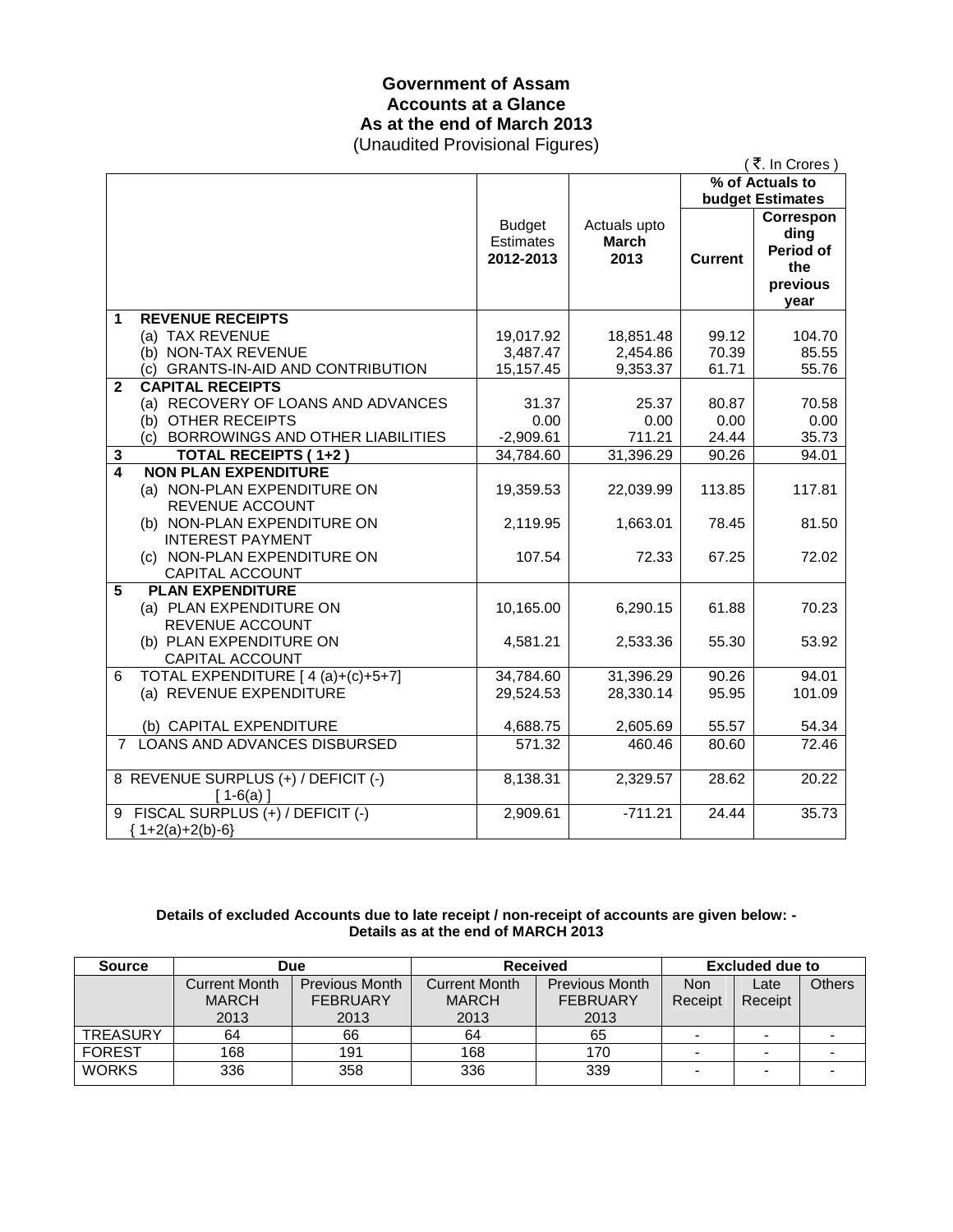### Monthly trend of **TAX REVENUE**  ( Refer to Item No. 1 (a) of Monthly Accounts at a Glance )

|                  |                |                    |                | ₹ In crores )      |
|------------------|----------------|--------------------|----------------|--------------------|
| <b>Months</b>    | 2012-2013      |                    | 2011-2012      |                    |
|                  | <b>MONTHLY</b> | <b>PROGRESSIVE</b> | <b>MONTHLY</b> | <b>PROGRESSIVE</b> |
| <b>APRIL</b>     | 1.464.89       | 1.464.89           | 1.250.91       | 1.250.91           |
| <b>MAY</b>       | 1.435.41       | 2,900.30           | 1,216.58       | 2,467.49           |
| <b>JUNE</b>      | 1,408.29       | 4,308.59           | 1,218.98       | 3,686.47           |
| <b>JULY</b>      | 1,398.99       | 5,707.58           | 1,227.88       | 4.914.35           |
| <b>AUGUST</b>    | 1,354.17       | 7,061.75           | 1,234.56       | 6,148.91           |
| <b>SEPTEMBER</b> | 1,429.16       | 8,490.91           | 1,306.21       | 7,455.12           |
| <b>OCTOBER</b>   | 1,418.44       | 9.909.35           | 1,308.29       | 8.763.41           |
| <b>NOVEMBER</b>  | 1,396.04       | 11,305.39          | 1,060.69       | 9,824.10           |
| <b>DECEMBER</b>  | 1,560.51       | 12,865.90          | 1,737.98       | 11,562.08          |
| <b>JANUARY</b>   | 1.500.09       | 14.365.99          | 1.319.24       | 12.881.32          |
| <b>FEBRUARY</b>  | 1,516.41       | 15,882.40          | 1,189.46       | 14.070.78          |
| <b>MARCH</b>     | 2.969.08       | 18.851.48          | 2.826.88       | 16.897.66          |

**Note :** As the details of excluded accounts are not likely to be the same for the current and corresponding periods, the comparison will be indicative only. For details of excluded accounts, reference to Accounts at a Glance is invited.

## Monthly trend of **NON-TAX REVENUE**

( Refer to Item No. 1 (b) of Monthly Accounts at a Glance )

|                  |                |                    |                | ₹ In crores)       |
|------------------|----------------|--------------------|----------------|--------------------|
| <b>Months</b>    | 2012-2013      |                    |                | 2011-2012          |
|                  | <b>MONTHLY</b> | <b>PROGRESSIVE</b> | <b>MONTHLY</b> | <b>PROGRESSIVE</b> |
| <b>APRIL</b>     | 262.89         | 262.89             | 183.83         | 183.83             |
| <b>MAY</b>       | 68.08          | 330.97             | 196.20         | 380.03             |
| <b>JUNE</b>      | 151.68         | 482.65             | 150.07         | 530.10             |
| <b>JULY</b>      | 196.08         | 678.73             | 215.68         | 745.78             |
| <b>AUGUST</b>    | 140.40         | 819.13             | 263.72         | 1,009.50           |
| <b>SEPTEMBER</b> | 197.55         | 1,016.68           | 279.74         | 1,289.24           |
| <b>OCTOBER</b>   | 191.01         | 1,207.69           | 251.87         | 1,541.11           |
| <b>NOVEMBER</b>  | 287.08         | 1,494.77           | 134.42         | 1,675.53           |
| <b>DECEMBER</b>  | 199.80         | 1,694.57           | 450.18         | 2,125.71           |
| <b>JANUARY</b>   | 222.78         | 1,917.35           | 280.53         | 2,406.24           |
| <b>FEBRUARY</b>  | 211.44         | 2,128.79           | 73.10          | 2,479.34           |
| <b>MARCH</b>     | 326.07         | 2,454.86           | 365.94         | 2.845.28           |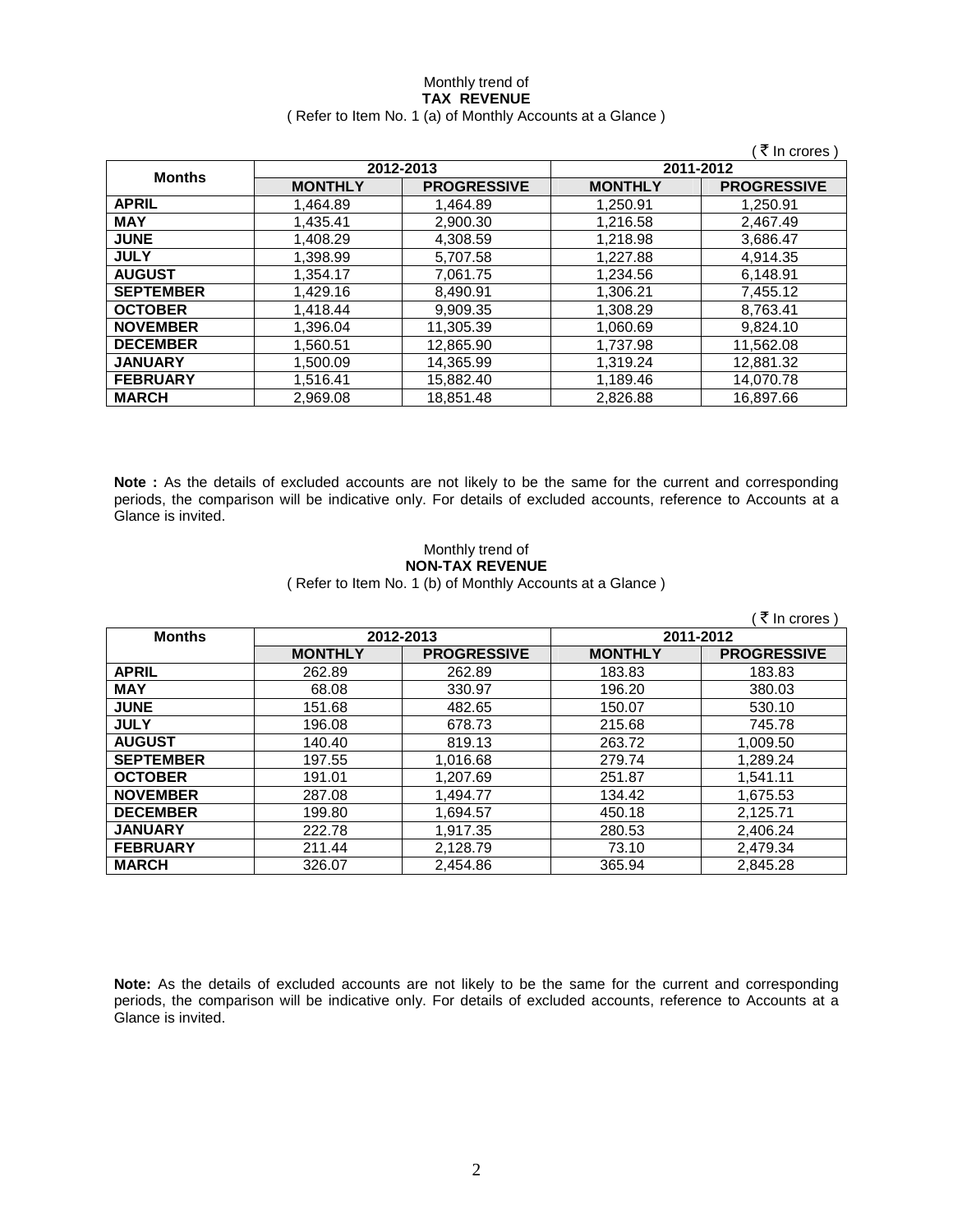## Monthly trend of **GRANTS-IN-AID AND CONTRIBUTION**

( Refer to Item No. 1 (c) of Monthly Accounts at a Glance )

|                  |                |                    |                | ₹ In crores)       |
|------------------|----------------|--------------------|----------------|--------------------|
| <b>Months</b>    |                | 2012-2013          |                | 2011-2012          |
|                  | <b>MONTHLY</b> | <b>PROGRESSIVE</b> | <b>MONTHLY</b> | <b>PROGRESSIVE</b> |
| <b>APRIL</b>     | 260.77         | 260.77             | 223.69         | 223.69             |
| <b>MAY</b>       | 814.85         | 1075.62            | 432.22         | 655.91             |
| <b>JUNE</b>      | 455.67         | 1,531.29           | 326.34         | 982.25             |
| <b>JULY</b>      | 835.97         | 2,367.26           | 553.96         | 1,536.21           |
| <b>AUGUST</b>    | 1.075.73       | 3.442.99           | 666.35         | 2,202.56           |
| <b>SEPTEMBER</b> | 910.99         | 4,353.98           | 789.64         | 2,992.20           |
| <b>OCTOBER</b>   | 593.97         | 4.947.95           | 620.07         | 3,612.27           |
| <b>NOVEMBER</b>  | 394.50         | 5.342.45           | 400.00         | 4.012.27           |
| <b>DECEMBER</b>  | 1,118.46       | 6,460.91           | 971.39         | 4,983.66           |
| <b>JANUARY</b>   | 353.80         | 6,814.71           | 492.53         | 5,476.19           |
| <b>FEBRUARY</b>  | 1.125.49       | 7.940.20           | 632.81         | 6,109.00           |
| <b>MARCH</b>     | 1.413.17       | 9.353.37           | 1.287.72       | 7.396.72           |

**Note :** As the details of excluded accounts are not likely to be the same for the current and corresponding periods, the comparison will be indicative only. For details of excluded accounts, reference to Accounts at a Glance is invited.

### Monthly trend of **RECOVERY OF LOANS AND ADVANCES**  ( Refer to Item No. 2 (a) of Monthly Accounts at a Glance )

|                  |                |                    |                | ₹ In crores )      |
|------------------|----------------|--------------------|----------------|--------------------|
| <b>Months</b>    | 2012-2013      |                    | 2011-2012      |                    |
|                  | <b>MONTHLY</b> | <b>PROGRESSIVE</b> | <b>MONTHLY</b> | <b>PROGRESSIVE</b> |
| <b>APRIL</b>     | 1.91           | 1.91               | 1.97           | 1.97               |
| <b>MAY</b>       | 1.66           | 3.57               | 1.90           | 3.87               |
| <b>JUNE</b>      | 2.24           | 5.81               | 2.14           | 6.01               |
| <b>JULY</b>      | 2.04           | 7.85               | 1.81           | 7.82               |
| <b>AUGUST</b>    | 1.90           | 9.75               | 2.69           | 10.51              |
| <b>SEPTEMBER</b> | 3.98           | 13.73              | 3.19           | 13.70              |
| <b>OCTOBER</b>   | 2.06           | 15.79              | 0.79           | 14.49              |
| <b>NOVEMBER</b>  | 1.26           | 17.05              | 2.07           | 16.56              |
| <b>DECEMBER</b>  | 2.62           | 19.67              | 2.34           | 18.90              |
| <b>JANUARY</b>   | 1.75           | 21.42              | 2.01           | 20.91              |
| <b>FEBRUARY</b>  | 1.81           | 23.23              | 1.41           | 22.32              |
| <b>MARCH</b>     | 2.14           | 25.37              | 3.26           | 25.58              |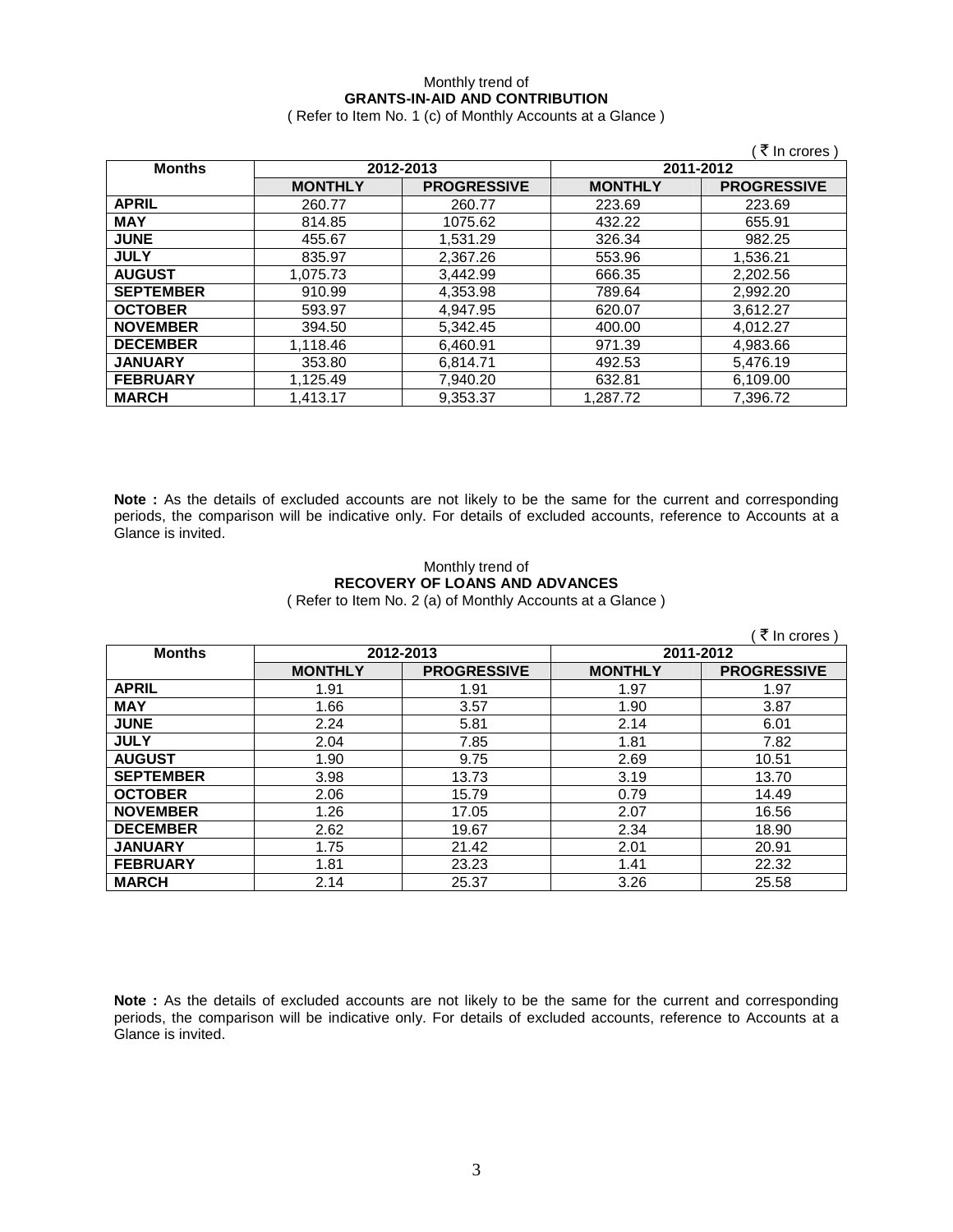### Monthly trend of **OTHER RECEIPTS**  ( Refer to Item No. 2 (b) of Monthly Accounts at a Glance )

|                  |                |                    |                | . ₹ In crores )    |
|------------------|----------------|--------------------|----------------|--------------------|
| <b>Months</b>    |                | 2012-2013          | 2011-2012      |                    |
|                  | <b>MONTHLY</b> | <b>PROGRESSIVE</b> | <b>MONTHLY</b> | <b>PROGRESSIVE</b> |
| <b>APRIL</b>     | 0.00           | 0.00               | 0.00           | 0.00               |
| <b>MAY</b>       | 0.00           | 0.00               | 0.00           | 0.00               |
| <b>JUNE</b>      | 0.00           | 0.00               | 0.00           | 0.00               |
| <b>JULY</b>      | 0.00           | 0.00               | 0.00           | 0.00               |
| <b>AUGUST</b>    | 0.00           | 0.00               | 0.00           | 0.00               |
| <b>SEPTEMBER</b> | 0.00           | 0.00               | 0.00           | 0.00               |
| <b>OCTOBER</b>   | 0.00           | 0.00               | 0.00           | 0.00               |
| <b>NOVEMBER</b>  | 0.00           | 0.00               | 0.00           | 0.00               |
| <b>DECEMBER</b>  | 0.00           | 0.00               | 0.00           | 0.00               |
| <b>JANUARY</b>   | 0.00           | 0.00               | 0.00           | 0.00               |
| <b>FEBRUARY</b>  | 0.00           | 0.00               | 0.00           | 0.00               |
| <b>MARCH</b>     | 0.00           | 0.00               | 0.00           | 0.00               |

**Note :** As the details of excluded accounts are not likely to be the same for the current and corresponding periods, the comparison will be indicative only. For details of excluded accounts, reference to Accounts at a Glance is invited.

### Monthly trend of **BORROWINGS AND OTHER LIABILITIES**  ( Refer to Item No. 2 (c) of Monthly Accounts at a Glance )

|                  |                |                    |                | ₹ In crores)       |
|------------------|----------------|--------------------|----------------|--------------------|
| <b>Months</b>    | 2012-2013      |                    | 2011-2012      |                    |
|                  | <b>MONTHLY</b> | <b>PROGRESSIVE</b> | <b>MONTHLY</b> | <b>PROGRESSIVE</b> |
| <b>APRIL</b>     | -822.62        | $-822.62$          | -682.58        | $-682.58$          |
| <b>MAY</b>       | $-1,439.63$    | $-2,262.25$        | $-880.10$      | $-1,562.68$        |
| <b>JUNE</b>      | 160.62         | $-2.101.63$        | $-319.46$      | $-1.882.14$        |
| <b>JULY</b>      | $-1.000.15$    | $-3.101.78$        | $-693.88$      | $-2,576.02$        |
| <b>AUGUST</b>    | $-649.55$      | $-3.751.33$        | -475.59        | $-3.051.61$        |
| <b>SEPTEMBER</b> | 152.10         | $-3.599.23$        | $-21.60$       | $-3.073.21$        |
| <b>OCTOBER</b>   | 64.15          | $-3.535.08$        | -939.21        | $-4.012.42$        |
| <b>NOVEMBER</b>  | -593.72        | $-4,128.80$        | 503.01         | $-3,509.41$        |
| <b>DECEMBER</b>  | $-82.08$       | $-4,210.88$        | $-1,170.61$    | $-4,680.02$        |
| <b>JANUARY</b>   | 644.15         | $-3,566.73$        | 433.96         | $-4,246.06$        |
| <b>FEBRUARY</b>  | $-25.50$       | $-3.592.23$        | $-214.15$      | $-4,460.21$        |
| <b>MARCH</b>     | 4.303.44       | 711.21             | 5.462.24       | 1,002.03           |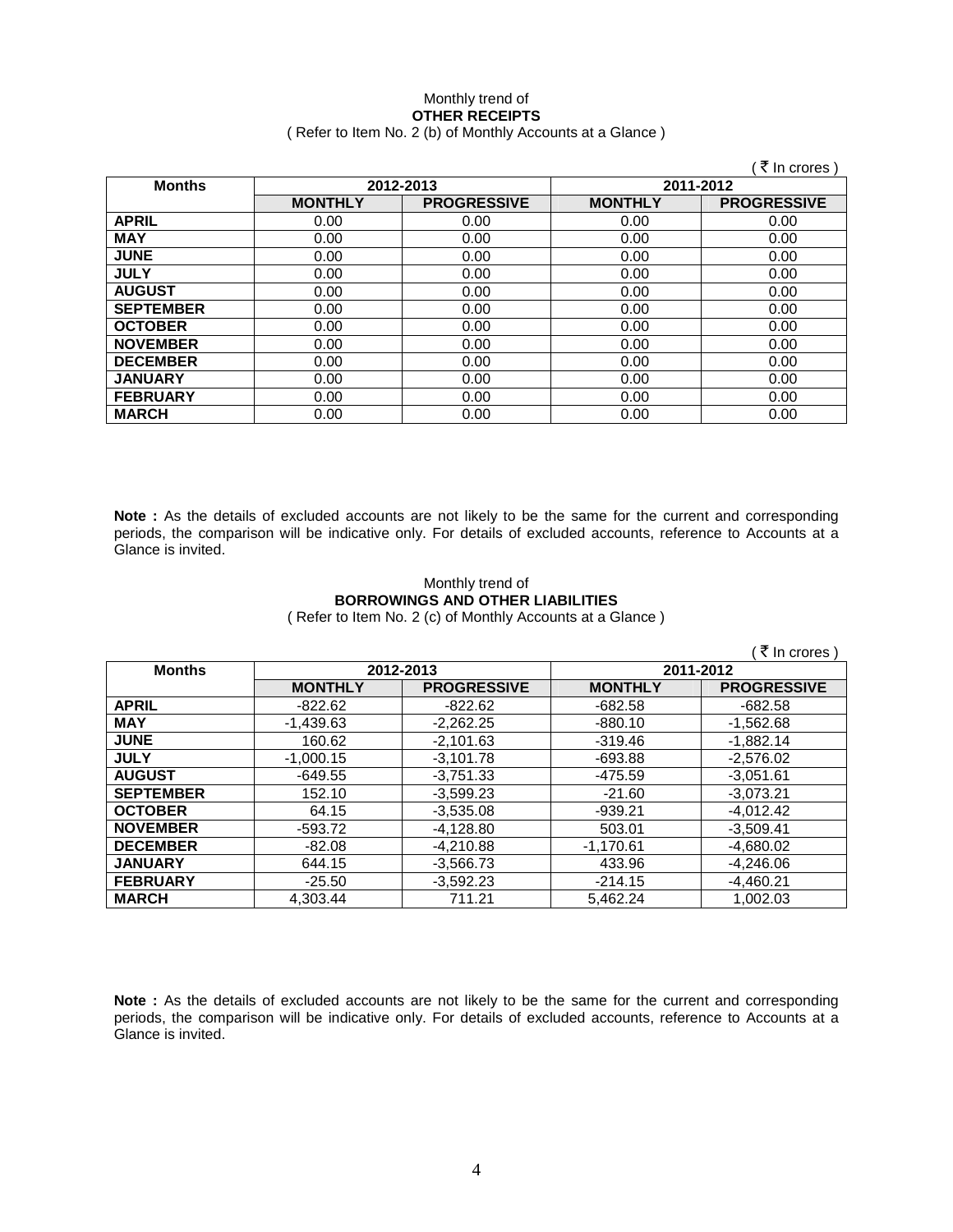### Monthly trend of **TOTAL RECEIPTS**  ( Refer to Item No. 3 of Monthly Accounts at a Glance )

|                  |                |                    |                | ∶ ₹ In crores )    |
|------------------|----------------|--------------------|----------------|--------------------|
| <b>Months</b>    |                | 2012-2013          | 2011-2012      |                    |
|                  | <b>MONTHLY</b> | <b>PROGRESSIVE</b> | <b>MONTHLY</b> | <b>PROGRESSIVE</b> |
| <b>APRIL</b>     | 1.167.84       | 1.167.84           | 977.82         | 977.82             |
| <b>MAY</b>       | 880.37         | 2,048.21           | 966.80         | 1.944.62           |
| <b>JUNE</b>      | 2,178.50       | 4,226.71           | 1.378.07       | 3.322.69           |
| <b>JULY</b>      | 1.432.93       | 5,659.64           | 1.305.44       | 4.628.13           |
| <b>AUGUST</b>    | 1.922.65       | 7.582.29           | 1.691.73       | 6,319.86           |
| <b>SEPTEMBER</b> | 2,693.78       | 10,276.07          | 2,357.18       | 8,677.04           |
| <b>OCTOBER</b>   | 2,269.63       | 12,545.70          | 1,241.81       | 9,918.85           |
| <b>NOVEMBER</b>  | 1.485.16       | 14,030.86          | 2,100.19       | 12.019.04          |
| <b>DECEMBER</b>  | 2.799.31       | 16.830.17          | 1.991.28       | 14.010.32          |
| <b>JANUARY</b>   | 2.722.57       | 19.552.74          | 2.528.25       | 16,538.57          |
| <b>FEBRUARY</b>  | 2,829.65       | 22,382.39          | 1,682.63       | 18,221.20          |
| <b>MARCH</b>     | 9.013.90       | 31.396.29          | 9.946.06       | 28.167.26          |

**Note** : As the details of excluded accounts are not likely to be the same for the current and corresponding periods, the comparison will be indicative only. For details of excluded accounts, reference to Accounts at a Glance is invited.

### Monthly trend of **NON-PLAN EXPENDITURE ON REVENUE ACCOUNT**  ( Refer to Item No. 4 (a) of Monthly Accounts at a Glance )

|                  |                |                    |                | ₹ In crores )      |
|------------------|----------------|--------------------|----------------|--------------------|
| <b>Months</b>    | 2012-2013      |                    | 2011-2012      |                    |
|                  | <b>MONTHLY</b> | <b>PROGRESSIVE</b> | <b>MONTHLY</b> | <b>PROGRESSIVE</b> |
| <b>APRIL</b>     | 1,104.08       | 1,104.08           | 956.23         | 956.23             |
| <b>MAY</b>       | 815.36         | 1,919.44           | 898.30         | 1,854.53           |
| <b>JUNE</b>      | 1,902.68       | 3,822.12           | 1,236.62       | 3,091.15           |
| <b>JULY</b>      | 1,259.86       | 5,081.98           | 1,079.16       | 4,170.31           |
| <b>AUGUST</b>    | 1,748.36       | 6,830.34           | 1,570.89       | 5,741.20           |
| <b>SEPTEMBER</b> | 1.951.77       | 8,782.11           | 2,048.85       | 7,790.05           |
| <b>OCTOBER</b>   | 1.792.16       | 10.574.27          | 836.95         | 8.627.00           |
| <b>NOVEMBER</b>  | 1.294.61       | 11,868.88          | 1,525.45       | 10.152.45          |
| <b>DECEMBER</b>  | 2,046.72       | 13,915.60          | 1,546.78       | 11,699.23          |
| <b>JANUARY</b>   | 2,198.36       | 16,113.96          | 1,644.67       | 13,343.90          |
| <b>FEBRUARY</b>  | 1,793.20       | 17.907.16          | 1.309.97       | 14,653.87          |
| <b>MARCH</b>     | 4.132.83       | 22.039.99          | 4.738.40       | 19.392.27          |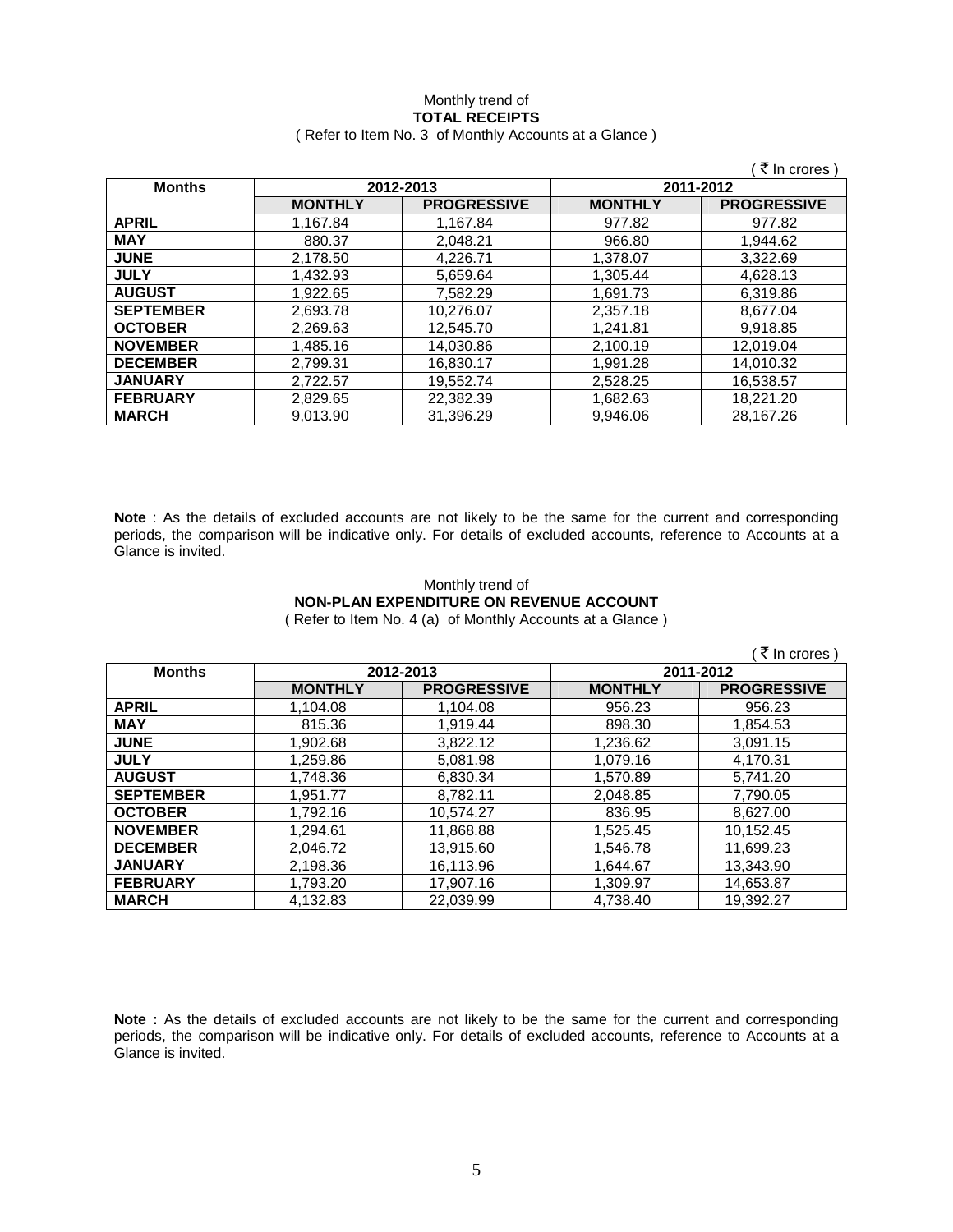# Monthly trend of **NON-PLAN EXPENDITURE ON INTEREST PAYMENT**

( Refer to Item No. 4 (b) of Monthly Accounts at a Glance )

|                            |                |                    |                | ₹ In crores )      |
|----------------------------|----------------|--------------------|----------------|--------------------|
| 2012-2013<br><b>Months</b> |                | 2011-2012          |                |                    |
|                            | <b>MONTHLY</b> | <b>PROGRESSIVE</b> | <b>MONTHLY</b> | <b>PROGRESSIVE</b> |
| <b>APRIL</b>               | 89.75          | 89.75              | 100.56         | 100.56             |
| <b>MAY</b>                 | 58.28          | 148.03             | 56.87          | 157.43             |
| <b>JUNE</b>                | 159.85         | 307.88             | 143.93         | 301.36             |
| <b>JULY</b>                | 75.03          | 382.91             | 70.07          | 371.43             |
| <b>AUGUST</b>              | 200.64         | 583.55             | 223.39         | 594.82             |
| <b>SEPTEMBER</b>           | 252.14         | 835.69             | 237.54         | 832.36             |
| <b>OCTOBER</b>             | 68.94          | 904.63             | 69.54          | 901.90             |
| <b>NOVEMBER</b>            | 93.77          | 998.40             | 119.33         | 1,021.23           |
| <b>DECEMBER</b>            | 110.07         | 1,108.47           | 94.53          | 1,115.76           |
| <b>JANUARY</b>             | 90.03          | 1,198.50           | 98.95          | 1,214.71           |
| <b>FEBRUARY</b>            | 178.81         | 1,377.31           | 205.06         | 1,419.77           |
| <b>MARCH</b>               | 285.70         | 1.663.01           | 290.79         | 1.710.56           |

**Note :** As the details of excluded accounts are not likely to be the same for the current and corresponding periods, the comparison will be indicative only. For details of excluded accounts, reference to Accounts at a Glance is invited.

## Monthly trend of **NON-PLAN EXPENDITURE ON CAPITAL ACCOUNT**

( Refer to Item No. 4 (c) of Monthly Accounts at a Glance )

|                  |                |                    |                | ₹ In crores)       |
|------------------|----------------|--------------------|----------------|--------------------|
| <b>Months</b>    |                | 2012-2013          | 2011-2012      |                    |
|                  | <b>MONTHLY</b> | <b>PROGRESSIVE</b> | <b>MONTHLY</b> | <b>PROGRESSIVE</b> |
| <b>APRIL</b>     | 0.00           | 0.00               | 0.00           | 0.00               |
| <b>MAY</b>       | 0.63           | 0.63               | 0.52           | 0.52               |
| <b>JUNE</b>      | 9.78           | 10.41              | 7.42           | 7.94               |
| <b>JULY</b>      | 5.59           | 16.00              | 4.50           | 12.44              |
| <b>AUGUST</b>    | 7.17           | 23.17              | 0.80           | 13.24              |
| <b>SEPTEMBER</b> | 1.49           | 24.66              | 4.04           | 17.28              |
| <b>OCTOBER</b>   | 1.41           | 26.07              | 4.70           | 21.98              |
| <b>NOVEMBER</b>  | 3.26           | 29.33              | 0.56           | 22.54              |
| <b>DECEMBER</b>  | 2.61           | 31.94              | 0.72           | 23.26              |
| <b>JANUARY</b>   | 0.25           | 32.19              | 1.53           | 24.79              |
| <b>FEBRUARY</b>  | 0.13           | 32.32              | 7.60           | 32.39              |
| <b>MARCH</b>     | 40.01          | 72.33              | 42.29          | 74.68              |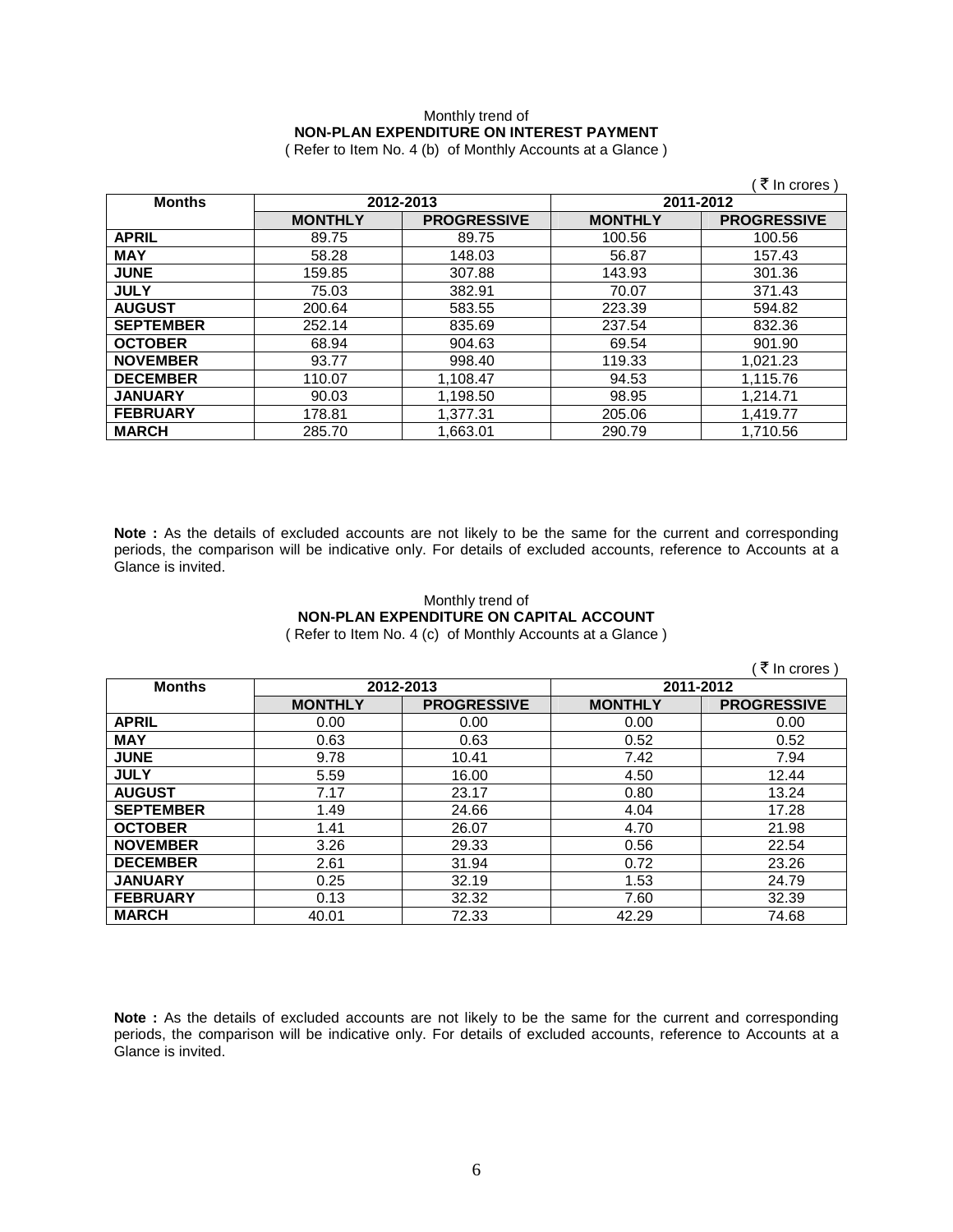# Monthly trend of **PLAN EXPENDITURE ON REVENUE ACCOUNT**

( Refer to Item No. 5 (a) of Monthly Accounts at a Glance )

|                  |                        |                    |                | ₹ In crores )      |
|------------------|------------------------|--------------------|----------------|--------------------|
| <b>Months</b>    | 2012-2013<br>2011-2012 |                    |                |                    |
|                  | <b>MONTHLY</b>         | <b>PROGRESSIVE</b> | <b>MONTHLY</b> | <b>PROGRESSIVE</b> |
| <b>APRIL</b>     | 59.78                  | 59.78              | 21.34          | 21.34              |
| <b>MAY</b>       | 29.35                  | 89.13              | 23.47          | 44.81              |
| <b>JUNE</b>      | 185.43                 | 274.56             | 44.92          | 89.73              |
| <b>JULY</b>      | 73.65                  | 348.21             | 162.59         | 252.32             |
| <b>AUGUST</b>    | 98.51                  | 446.72             | 80.62          | 332.94             |
| <b>SEPTEMBER</b> | 275.34                 | 722.06             | 207.54         | 540.48             |
| <b>OCTOBER</b>   | 293.81                 | 1,015.87           | 224.12         | 764.60             |
| <b>NOVEMBER</b>  | 104.25                 | 1,120.12           | 458.90         | 1,223.50           |
| <b>DECEMBER</b>  | 407.32                 | 1,527.44           | 236.10         | 1,459.60           |
| <b>JANUARY</b>   | 390.00                 | 1,917.44           | 678.32         | 2,137.92           |
| <b>FEBRUARY</b>  | 824.56                 | 2,742.00           | 254.85         | 2,392.77           |
| <b>MARCH</b>     | 3.548.15               | 6.290.15           | 3.867.58       | 6,260.35           |

**Note** : As the details of excluded accounts are not likely to be the same for the current and corresponding periods, the comparison will be indicative only. For details of excluded accounts, reference to Accounts at a Glance is invited.

### Monthly trend of **PLAN EXPENDITURE ON CAPITAL ACCOUNT**  ( Refer to Item No. 5 (b) of Monthly Accounts at a Glance )

|                  |                |                    |                | ₹ In crores        |
|------------------|----------------|--------------------|----------------|--------------------|
| <b>Months</b>    | 2012-2013      |                    | 2011-2012      |                    |
|                  | <b>MONTHLY</b> | <b>PROGRESSIVE</b> | <b>MONTHLY</b> | <b>PROGRESSIVE</b> |
| <b>APRIL</b>     | 3.97           | 3.97               | 0.24           | 0.24               |
| <b>MAY</b>       | 34.87          | 38.84              | 44.52          | 44.76              |
| <b>JUNE</b>      | 79.90          | 118.74             | 89.11          | 133.87             |
| <b>JULY</b>      | 93.83          | 212.57             | 59.19          | 193.06             |
| <b>AUGUST</b>    | 68.59          | 281.16             | 39.41          | 232.47             |
| <b>SEPTEMBER</b> | 118.32         | 399.48             | 93.52          | 325.99             |
| <b>OCTOBER</b>   | 178.72         | 578.20             | 176.05         | 502.04             |
| <b>NOVEMBER</b>  | 83.04          | 661.24             | 114.84         | 616.88             |
| <b>DECEMBER</b>  | 301.61         | 962.85             | 205.59         | 822.47             |
| <b>JANUARY</b>   | 131.98         | 1,094.83           | 203.73         | 1,026.20           |
| <b>FEBRUARY</b>  | 211.39         | 1,306.22           | 109.60         | 1,135.81           |
| <b>MARCH</b>     | 1,227.14       | 2,533.36           | 1,216.10       | 2,351.90           |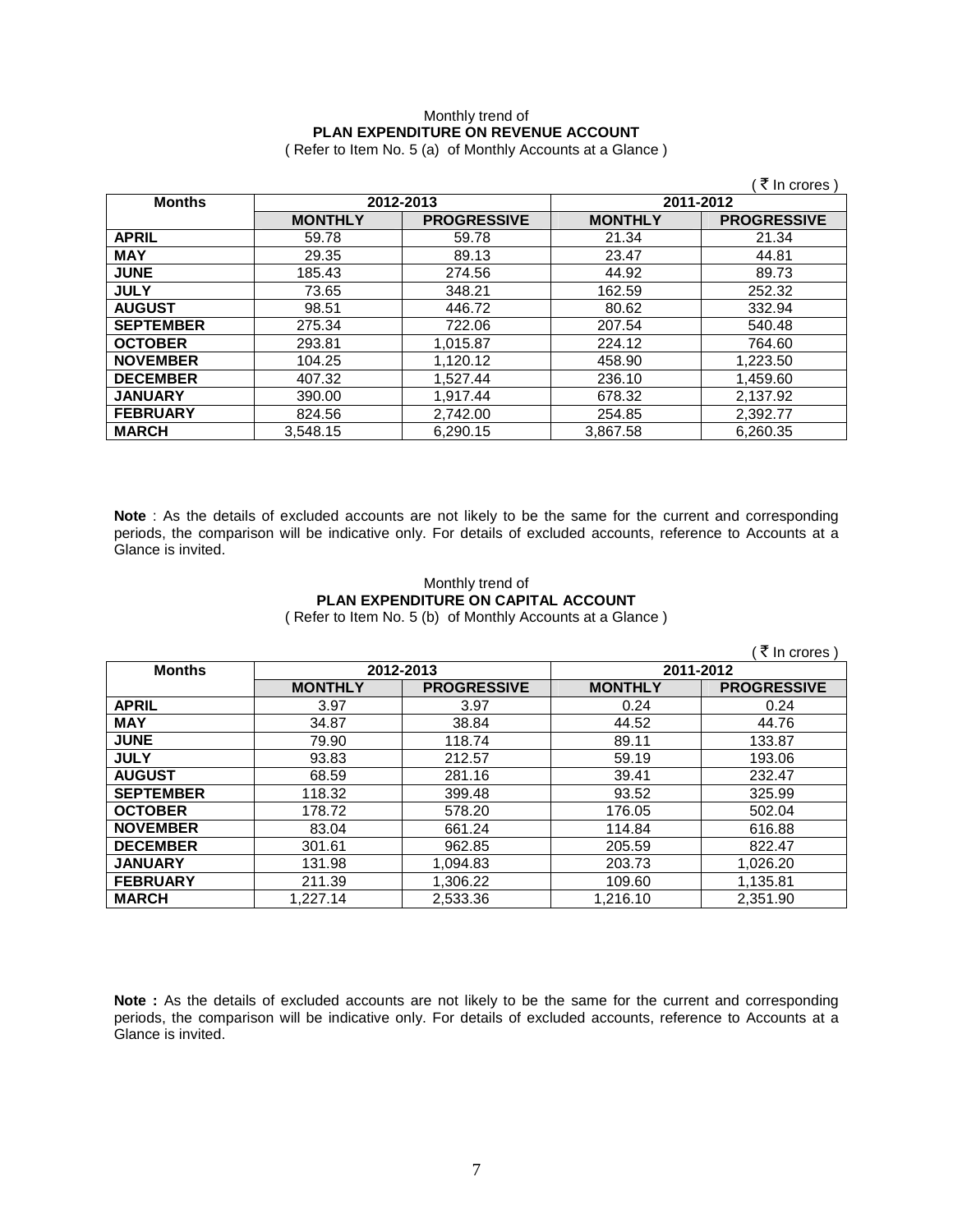### Monthly trend of **TOTAL EXPENDITURE**  ( Refer to Item No. 6 of Monthly Accounts at a Glance )

|                  |                |                    |                | ₹ In crores)       |
|------------------|----------------|--------------------|----------------|--------------------|
| <b>Months</b>    | 2012-2013      |                    | 2011-2012      |                    |
|                  | <b>MONTHLY</b> | <b>PROGRESSIVE</b> | <b>MONTHLY</b> | <b>PROGRESSIVE</b> |
| <b>APRIL</b>     | 1,167.82       | 1.167.82           | 977.82         | 977.82             |
| <b>MAY</b>       | 880.37         | 2.048.19           | 966.80         | 1,944.62           |
| <b>JUNE</b>      | 2,178.48       | 4,226.67           | 1,378.09       | 3.322.71           |
| <b>JULY</b>      | 1.432.94       | 5,659.61           | 1,305.45       | 4,628.16           |
| <b>AUGUST</b>    | 1,922.68       | 7,582.29           | 1,691.73       | 6,319.89           |
| <b>SEPTEMBER</b> | 2,693.78       | 10,276.07          | 2.357.16       | 8.677.05           |
| <b>OCTOBER</b>   | 2,269.63       | 12,545.70          | 1,241.84       | 9.918.89           |
| <b>NOVEMBER</b>  | 1.485.17       | 14,030.86          | 2,100.18       | 12.019.07          |
| <b>DECEMBER</b>  | 2,799.31       | 16,830.17          | 1.991.29       | 14.010.36          |
| <b>JANUARY</b>   | 2.722.57       | 19.552.74          | 2.528.25       | 16.538.61          |
| <b>FEBRUARY</b>  | 2,829.65       | 22,382.39          | 1,682.63       | 18,221.24          |
| <b>MARCH</b>     | 9.013.90       | 31.396.29          | 9.946.05       | 28.167.29          |

**Note :** As the details of excluded accounts are not likely to be the same for the current and corresponding periods, the comparison will be indicative only. For details of excluded accounts, reference to Accounts at a Glance is invited.

### Monthly trend of **REVENUE EXPENDITURE**

( Refer to Item No. 6 (a) of Monthly Accounts at a Glance )

|                  |                |                    |                | ₹ In crores)       |
|------------------|----------------|--------------------|----------------|--------------------|
|                  | 2012-2013      |                    |                | 2011-2012          |
| <b>Months</b>    | <b>MONTHLY</b> | <b>PROGRESSIVE</b> | <b>MONTHLY</b> | <b>PROGRESSIVE</b> |
| <b>APRIL</b>     | 1,163.85       | 1,163.85           | 977.57         | 977.57             |
| <b>MAY</b>       | 844.70         | 2,008.55           | 921.76         | 1,899.33           |
| <b>JUNE</b>      | 2,088.08       | 4,096.63           | 1.281.54       | 3,180.87           |
| <b>JULY</b>      | 1.333.50       | 5.430.13           | 1.241.75       | 4.422.62           |
| <b>AUGUST</b>    | 1.846.93       | 7,277.06           | 1.651.52       | 6.074.14           |
| <b>SEPTEMBER</b> | 2.227.11       | 9.504.17           | 2.256.39       | 8.330.53           |
| <b>OCTOBER</b>   | 2.085.97       | 11.590.14          | 1.061.08       | 9.391.61           |
| <b>NOVEMBER</b>  | 1,398.86       | 12,989.00          | 1.984.35       | 11.375.96          |
| <b>DECEMBER</b>  | 2.454.04       | 15.443.04          | 1.782.88       | 13,158.84          |
| <b>JANUARY</b>   | 2,588.36       | 18,031.40          | 2,322.99       | 15,481.83          |
| <b>FEBRUARY</b>  | 2.617.76       | 20,649.16          | 1,564.80       | 17,046.63          |
| <b>MARCH</b>     | 7.680.98       | 28.330.14          | 8.605.97       | 25.652.60          |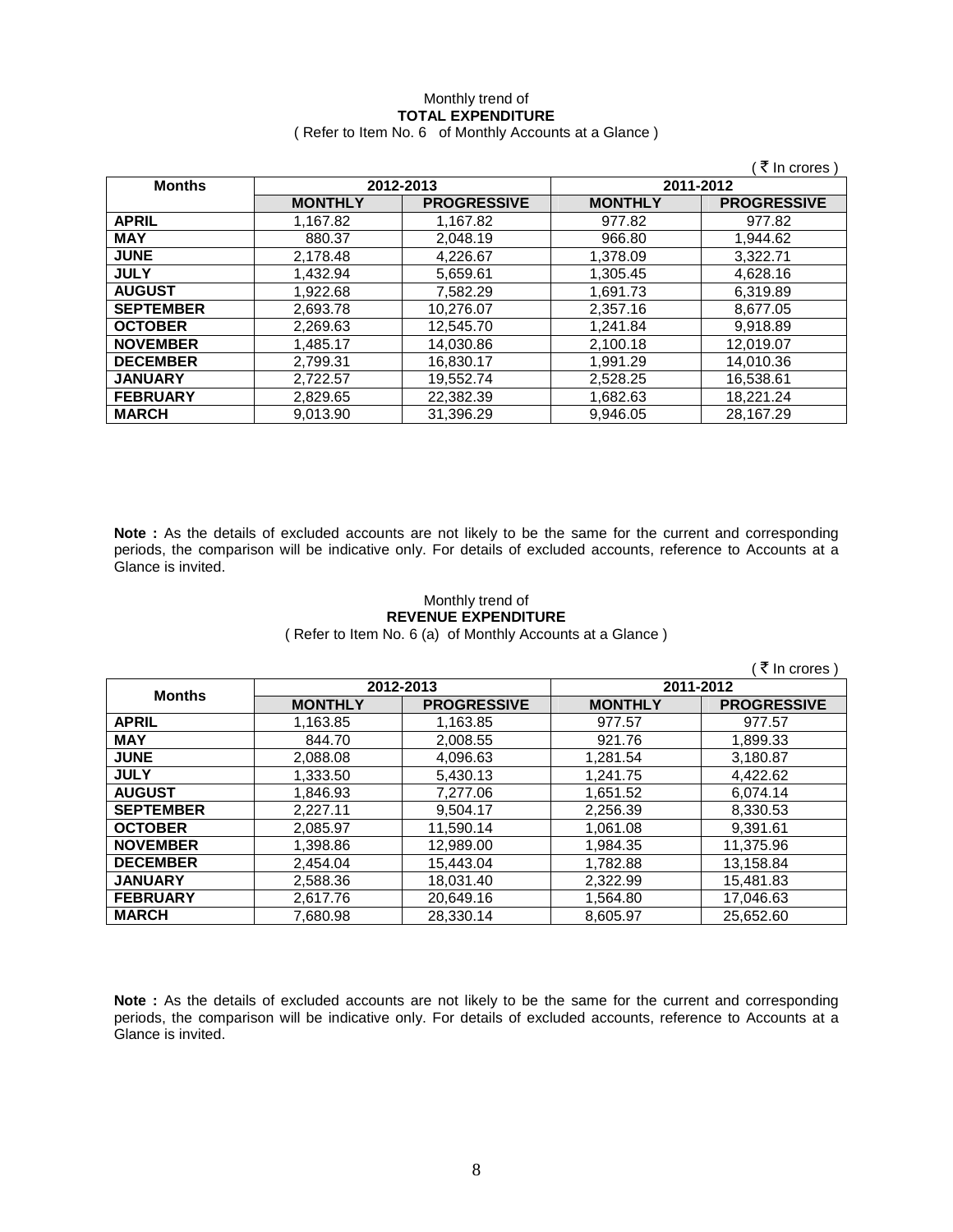### Monthly trend of **CAPITAL EXPENDITURE**  ( Refer to Item No. 6 (b) of Monthly Accounts at a Glance )

|                  |                |                    |                | ₹ In crores)       |
|------------------|----------------|--------------------|----------------|--------------------|
| <b>Months</b>    | 2012-2013      |                    | 2011-2012      |                    |
|                  | <b>MONTHLY</b> | <b>PROGRESSIVE</b> | <b>MONTHLY</b> | <b>PROGRESSIVE</b> |
| <b>APRIL</b>     | 3.97           | 3.97               | 0.24           | 0.24               |
| <b>MAY</b>       | 35.51          | 39.48              | 45.03          | 45.27              |
| <b>JUNE</b>      | 89.68          | 129.16             | 96.53          | 141.80             |
| <b>JULY</b>      | 99.42          | 228.58             | 63.69          | 205.49             |
| <b>AUGUST</b>    | 75.75          | 304.33             | 40.21          | 245.70             |
| <b>SEPTEMBER</b> | 119.81         | 424.14             | 97.55          | 343.25             |
| <b>OCTOBER</b>   | 180.12         | 604.26             | 180.75         | 524.00             |
| <b>NOVEMBER</b>  | 86.31          | 690.57             | 115.41         | 639.41             |
| <b>DECEMBER</b>  | 304.22         | 994.79             | 206.31         | 845.72             |
| <b>JANUARY</b>   | 132.23         | 1,127.02           | 205.26         | 1,050.98           |
| <b>FEBRUARY</b>  | 211.52         | 1,338.54           | 117.21         | 1,168.19           |
| <b>MARCH</b>     | 1.267.15       | 2.605.69           | 1.258.40       | 2,426.59           |

**Note :** As the details of excluded accounts are not likely to be the same for the current and corresponding periods, the comparison will be indicative only. For details of excluded accounts, reference to Accounts at a Glance is invited.

## Monthly trend of **LOANS AND ADVANCES DISBURSED**

( Refer to Item No. 7 of Monthly Accounts at a Glance )

|                  |                |                    |                | ₹ In crores )      |
|------------------|----------------|--------------------|----------------|--------------------|
| <b>Months</b>    | 2012-2013      |                    | 2011-2012      |                    |
|                  | <b>MONTHLY</b> | <b>PROGRESSIVE</b> | <b>MONTHLY</b> | <b>PROGRESSIVE</b> |
| <b>APRIL</b>     | 0.00           | 0.00               | 0.01           | 0.01               |
| <b>MAY</b>       | 0.16           | 0.16               | 0.01           | 0.02               |
| <b>JUNE</b>      | 0.72           | 0.88               | 0.02           | 0.04               |
| <b>JULY</b>      | 0.02           | 0.90               | 0.01           | 0.05               |
| <b>AUGUST</b>    | 0.00           | 0.90               | 0.00           | 0.05               |
| <b>SEPTEMBER</b> | 346.86         | 347.76             | 3.22           | 3.27               |
| <b>OCTOBER</b>   | 3.53           | 351.29             | 0.01           | 3.28               |
| <b>NOVEMBER</b>  | 0.00           | 351.29             | 0.42           | 3.70               |
| <b>DECEMBER</b>  | 41.05          | 392.34             | 2.10           | 5.80               |
| <b>JANUARY</b>   | 1.98           | 394.32             | 0.00           | 5.80               |
| <b>FEBRUARY</b>  | 0.37           | 394.69             | 0.60           | 6.40               |
| <b>MARCH</b>     | 65.77          | 460.46             | 81.68          | 88.08              |